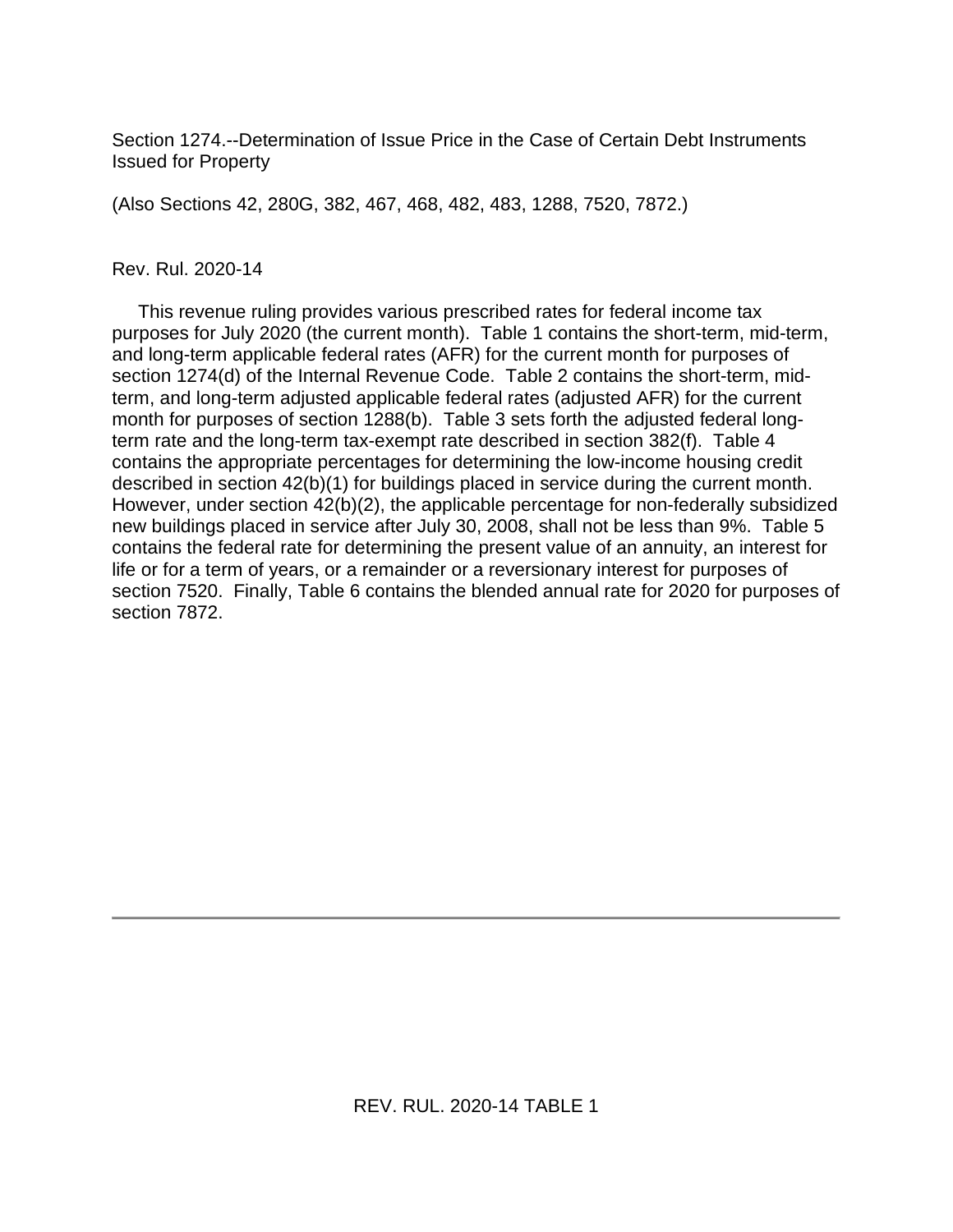# Applicable Federal Rates (AFR) for July 2020

|                                                                        | Annual                                             | <b>Period for Compounding</b><br>Semiannual        | Quarterly                                          | Monthly                                            |
|------------------------------------------------------------------------|----------------------------------------------------|----------------------------------------------------|----------------------------------------------------|----------------------------------------------------|
|                                                                        |                                                    | Short-term                                         |                                                    |                                                    |
| <b>AFR</b><br>110% AFR<br>120% AFR<br>130% AFR                         | 0.18%<br>0.20%<br>0.22%<br>0.23%                   | 0.18%<br>0.20%<br>0.22%<br>0.23%                   | 0.18%<br>0.20%<br>0.22%<br>0.23%                   | 0.18%<br>0.20%<br>0.22%<br>0.23%                   |
|                                                                        | Mid-term                                           |                                                    |                                                    |                                                    |
| <b>AFR</b><br>110% AFR<br>120% AFR<br>130% AFR<br>150% AFR<br>175% AFR | 0.45%<br>0.50%<br>0.54%<br>0.59%<br>0.68%<br>0.79% | 0.45%<br>0.50%<br>0.54%<br>0.59%<br>0.68%<br>0.79% | 0.45%<br>0.50%<br>0.54%<br>0.59%<br>0.68%<br>0.79% | 0.45%<br>0.50%<br>0.54%<br>0.59%<br>0.68%<br>0.79% |
|                                                                        |                                                    | Long-term                                          |                                                    |                                                    |
| AFR<br>110% AFR<br>120% AFR<br>130% AFR                                | 1.17%<br>1.29%<br>1.40%<br>1.53%                   | 1.17%<br>1.29%<br>1.40%<br>1.52%                   | 1.17%<br>1.29%<br>1.40%<br>1.52%                   | 1.17%<br>1.29%<br>1.40%<br>1.52%                   |

REV. RUL. 2020-14 TABLE 2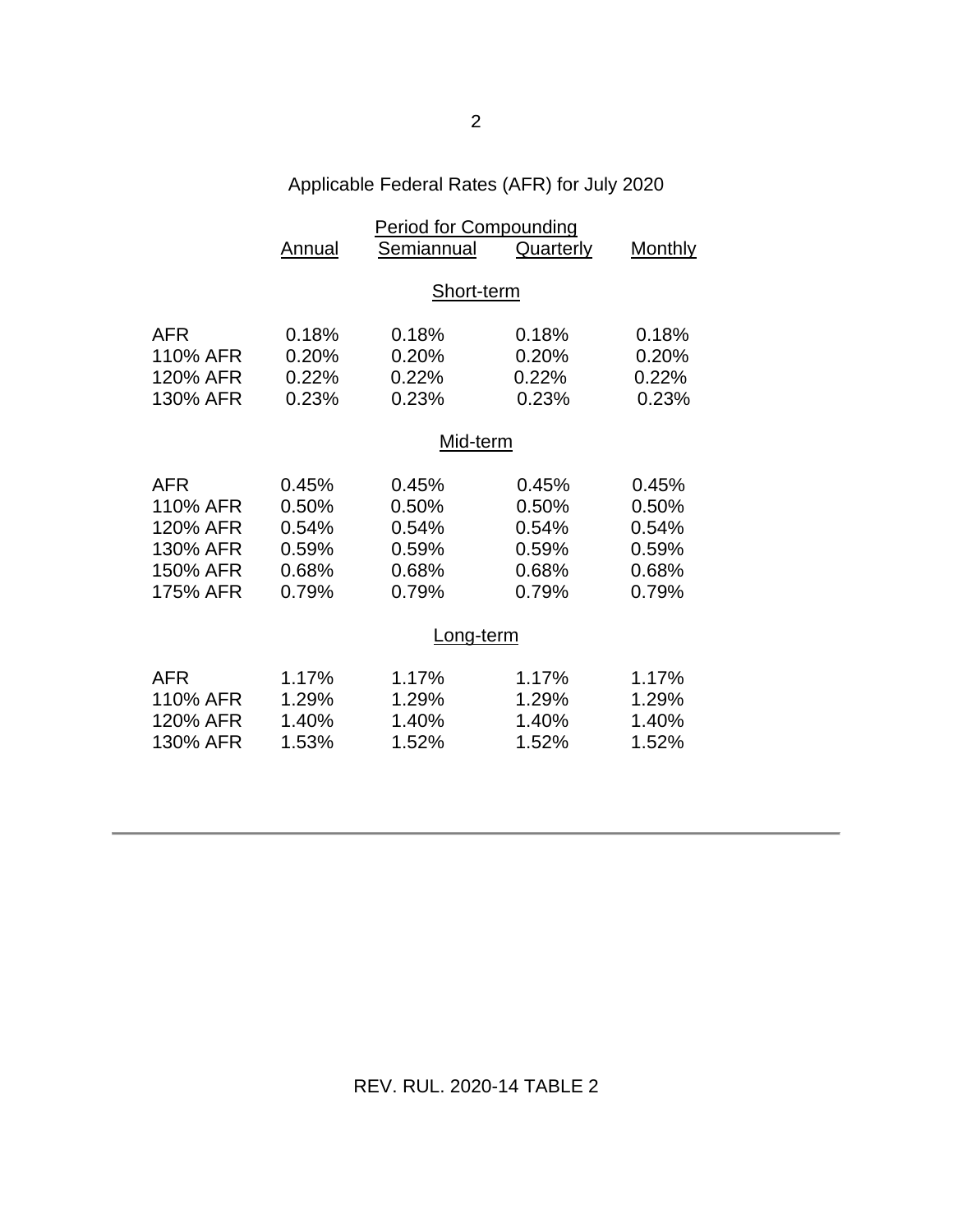# Adjusted AFR for July 2020

|                            | <b>Period for Compounding</b> |            |           |         |
|----------------------------|-------------------------------|------------|-----------|---------|
|                            | Annual                        | Semiannual | Quarterly | Monthly |
| Short-term<br>adjusted AFR | 0.14%                         | 0.14%      | 0.14%     | 0.14%   |
| Mid-term<br>adjusted AFR   | 0.34%                         | 0.34%      | 0.34%     | 0.34%   |
| Long-term<br>adjusted AFR  | 0.89%                         | 0.89%      | 0.89%     | 0.89%   |

### REV. RUL. 2020-14 TABLE 3

Rates Under Section 382 for July 2020

| Adjusted federal long-term rate for the current month                                                                                                                                | .89% |
|--------------------------------------------------------------------------------------------------------------------------------------------------------------------------------------|------|
| Long-term tax-exempt rate for ownership changes during the<br>current month (the highest of the adjusted federal long-term<br>rates for the current month and the prior two months.) | .89% |

## REV. RUL. 2020-14 TABLE 4

Appropriate Percentages Under Section 42(b)(1) for July 2020 Note: Under section 42(b)(2), the applicable percentage for non-federally subsidized new buildings placed in service after July 30, 2008, shall not be less than 9%.

| Appropriate percentage for the 70% present value low-income<br>housing credit | 7.18% |
|-------------------------------------------------------------------------------|-------|
| Appropriate percentage for the 30% present value low-income<br>housing credit | 3.08% |

REV. RUL. 2020-14 TABLE 5

Rate Under Section 7520 for July 2020